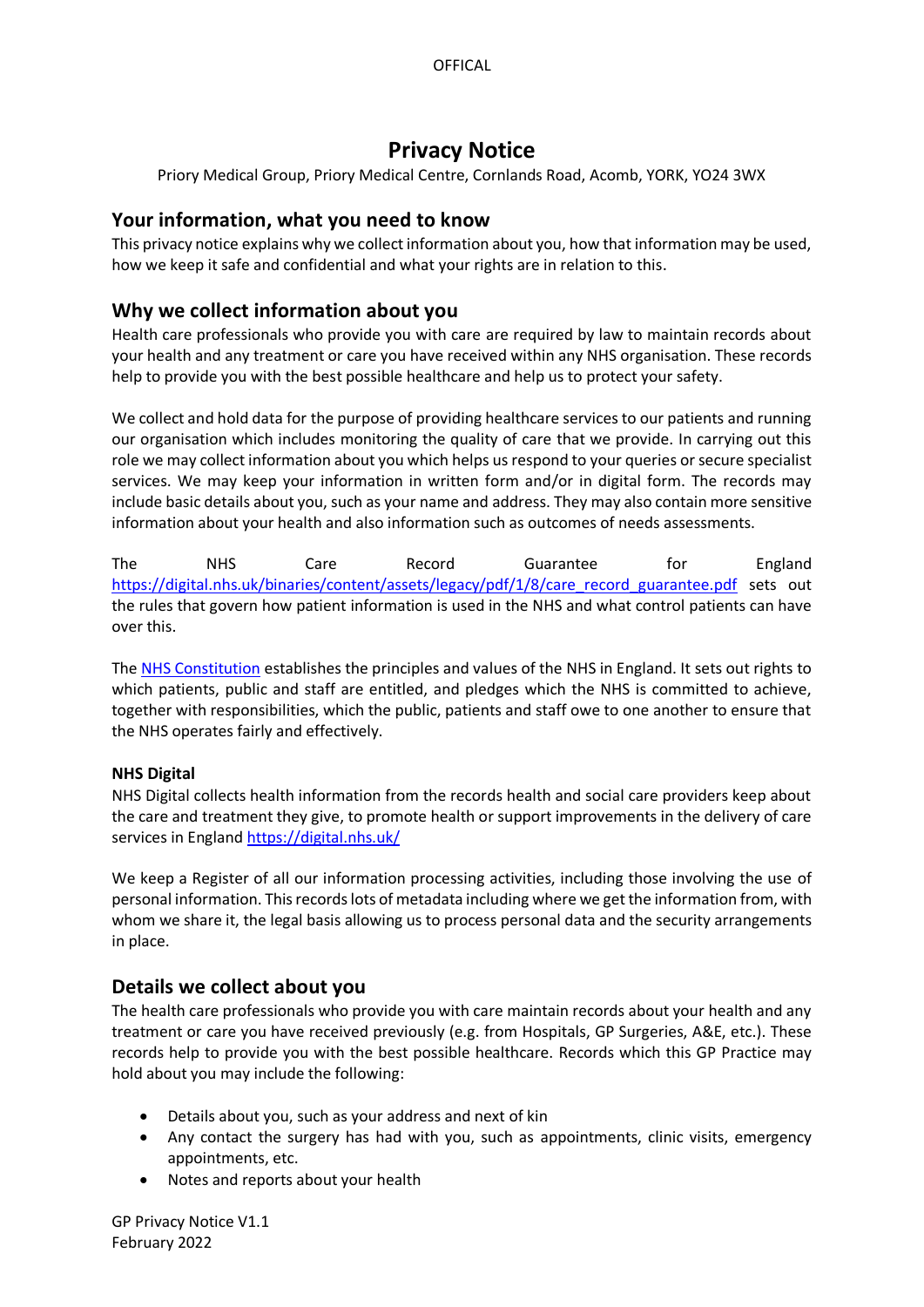- Details about your treatment and care
- Results of investigations, such as laboratory tests, x-rays, etc.
- Relevant information from other health professionals, relatives or those who care for you

# **How we keep your information confidential and safe**

Everyone working for our organisation is subject to the Common Law Duty of Confidence. Information provided in confidence will only be used for specific purposes in accordance with the law. The NHS Digital Code of Practice on Confidential Information [https://digital.nhs.uk/data-and](https://digital.nhs.uk/data-and-information/looking-after-information/data-security-and-information-governance/codes-of-practice-for-handling-information-in-health-and-care/code-of-practice-on-confidential-information)[information/looking-after-information/data-security-and-information-governance/codes-of](https://digital.nhs.uk/data-and-information/looking-after-information/data-security-and-information-governance/codes-of-practice-for-handling-information-in-health-and-care/code-of-practice-on-confidential-information)[practice-for-handling-information-in-health-and-care/code-of-practice-on-confidential-information](https://digital.nhs.uk/data-and-information/looking-after-information/data-security-and-information-governance/codes-of-practice-for-handling-information-in-health-and-care/code-of-practice-on-confidential-information) applies to all NHS staff and they are required to protect your information, inform you of how your information will be used, and allow you to decide if and how your information can be shared. All our staff are expected to make sure information is kept confidential and receive regular training on how to do this.

The health records we use may be electronic, on paper or a mixture of both, and we use a combination of working practices and technology to ensure that your information is kept confidential and secure. Your records are backed up securely in line with NHS standard procedures. We ensure that the information we hold is kept in secure locations, is protected by appropriate security and access is restricted to authorised personnel. We also make sure external data processors that support us are legally and contractually bound to operate and prove security arrangements are in place where data that could or does identify a person are processed. We are committed to protecting your privacy and will only use information collected lawfully in accordance with:

- Data Protection Act 2018 (UK GDPR)
- Human Rights Act
- Common Law Duty of Confidentiality
- NHS Codes of Confidentiality and Information Security
- Health and Social Care Act 2015
- And all applicable legislation

We have a senior person responsible for protecting the confidentiality of patient information and enabling appropriate information sharing. This person is called the Caldicott Guardian. The Caldicott Guardian for the practice is Matthew Barker, who can be contacted using the contact details at the top of this document. We also have a Senior Information Risk Owner (SIRO) who is responsible for owning the practice's information risk. The SIRO is the Priory Medical Group Executive Team.

We are registered with the Information Commissioner's Office (ICO) as a data controller which describes the purposes for which we process personal data. A copy of the registration is available from the [ICO's web site](https://ico.org.uk/about-the-ico/what-we-do/register-of-data-controllers/) by searching on our name.

We maintain our duty of confidentiality to you at all times. We will only ever use or pass on information about you if we reasonably believe that others involved in your care have a genuine need for it. We will not disclose your information to any third party without your permission unless there are exceptional circumstances (such as a risk of serious harm to yourself or others) or where the law requires information to be passed on.

# **How we use your information**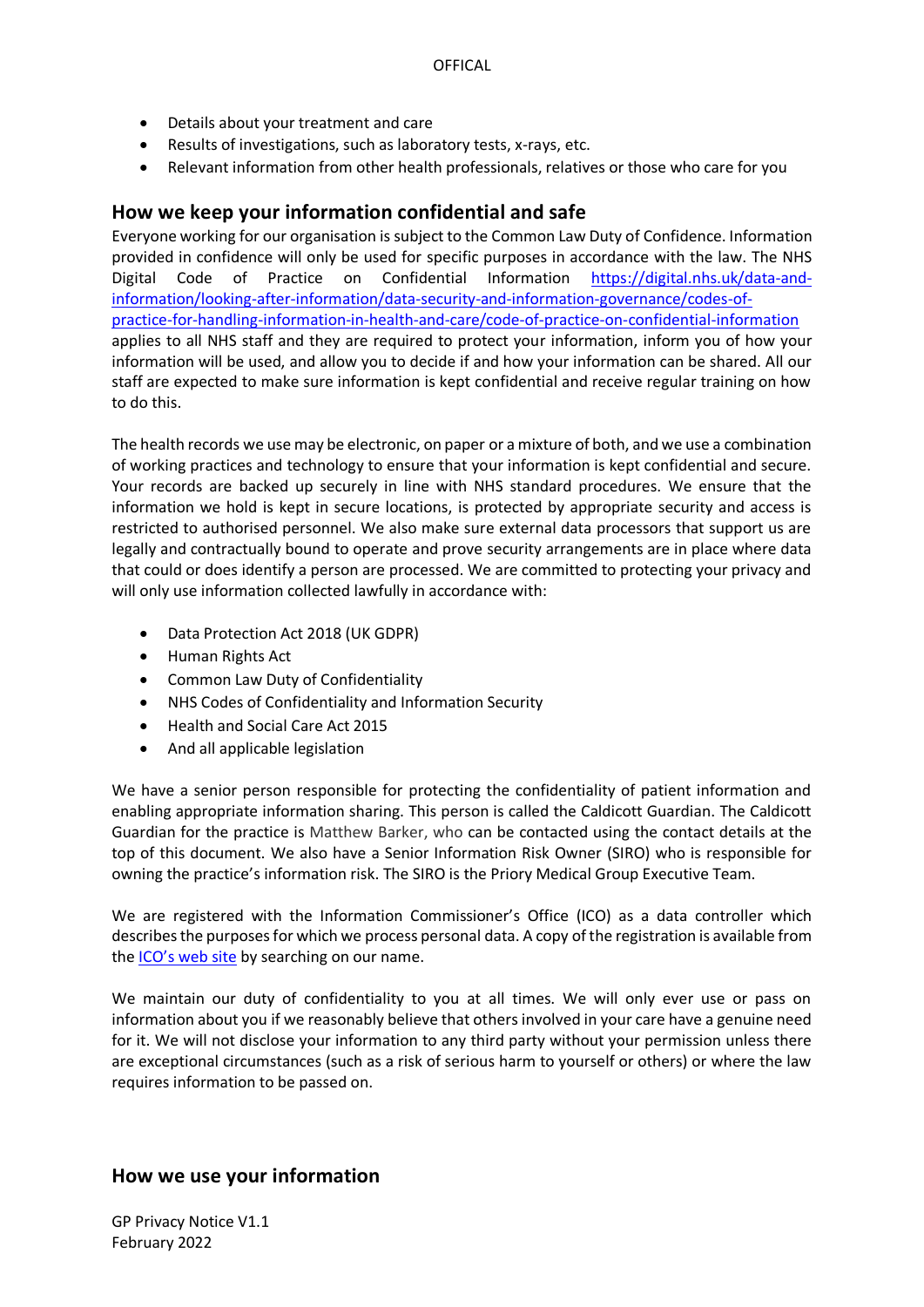Improvements in information technology are also making it possible for us to share data with other healthcare organisations for the purpose of providing you, your family and your community with better care. For example it is possible for healthcare professionals in other services to access your record with your permission when the practice is closed. This is explained further in the Local Information Sharing section below.

Under the powers of the Health and Social Care Act 2015, NHS Digital can request personal confidential data from GP Practices without seeking patient consent for a number of specific purposes, which are set out in law. These purposes are explained below. You may choose to withdraw your consent to personal data being shared for these purposes.

You can object to your personal information being shared with other healthcare providers but should be aware that this may, in some instances, affect your care as important information about your health might not be available to healthcare staff in other organisations. If this limits the treatment that you can receive then the practice staff will explain this to you at the time you object.

To ensure you receive the best possible care, your records are used to facilitate the care you receive. Information held about you may be used to help protect the health of the public and to help us manage the NHS.

## **Child Health Information**

We wish to make sure that your child has the opportunity to have immunisations and health checks when they are due. We share information about childhood immunisations, the 6-8 week new baby check and breast-feeding status with City of York Council's Healthy Child Service and school nurses.

## **Clinical audit**

Information may be used by the Clinical Commissioning Group (CCG) for clinical audit to monitor the quality of the service provided to patients with long terms conditions. Some of this information may be held centrally and used for statistical purposes (e.g. the National Diabetes Audit). When this happens, strict measures are taken to ensure that individual patients cannot be identified from the data.

## **Clinical Research**

Sometimes your information may be requested to be used for research purposes – we will always ask your permission before releasing your information for this purpose.

## **Improving Diabetes Care**

Information that does not identify individual patients is used to enable focussed discussions to take place at practice-led local diabetes review meetings between health care professionals. This enables the professionals to improve the management and support of these patients.

## **Individual Funding Request**

An 'Individual Funding Request' is a request made on your behalf, with your consent, by a doctor, for funding of specialised healthcare which falls outside the range of services and treatments that the CCG has agreed to commission for the local population. An Individual Funding Request is taken under consideration when a case can be set out by a patient's doctor that there are exceptional clinical circumstances which make the patient's case different from other patients with the same condition who are at the same stage of their disease, or when the request is for a treatment that is regarded as new or experimental and where there are no other similar patients who would benefit from this treatment. A detailed response, including the criteria considered in arriving at the decision, will be provided to your GP.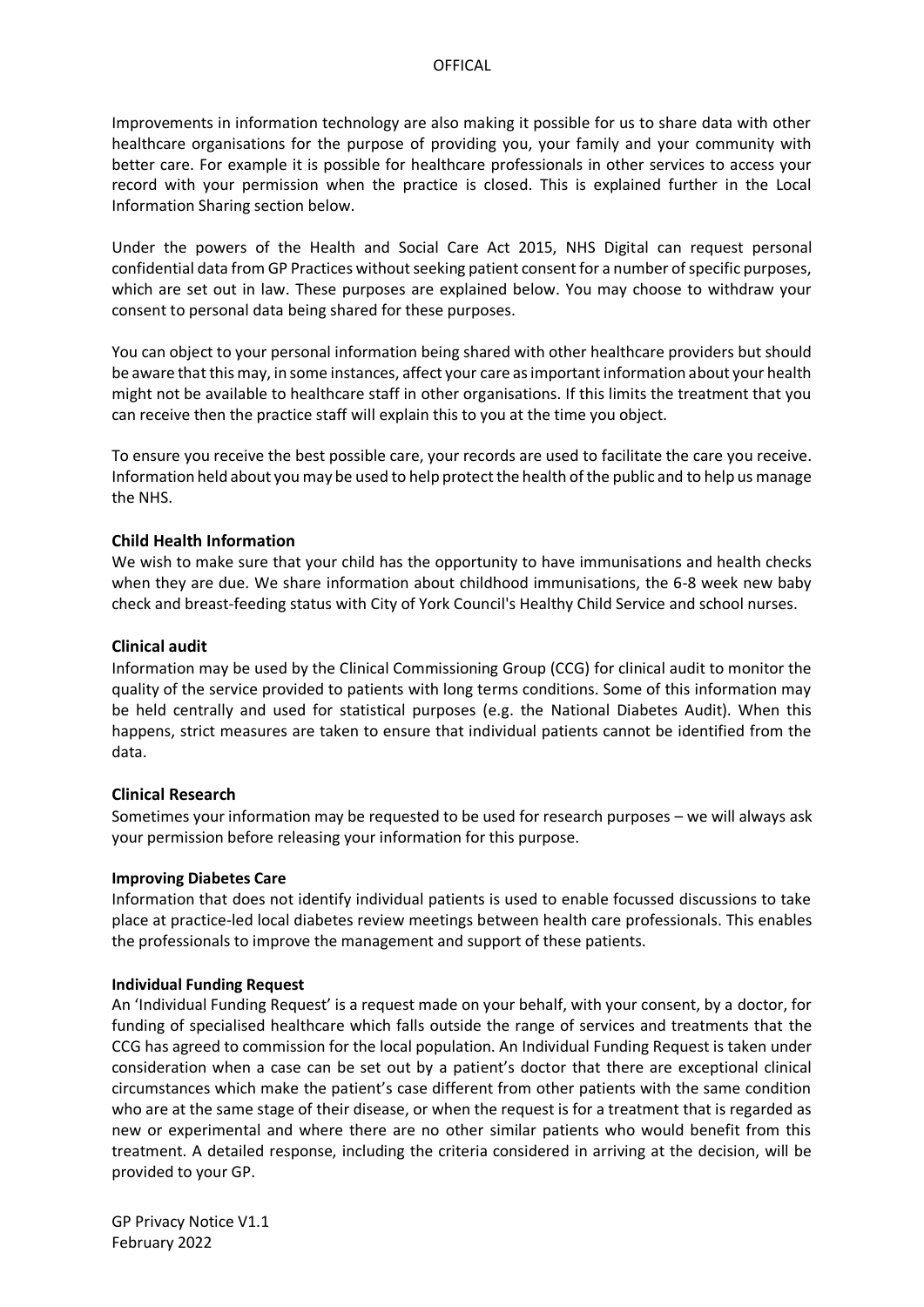#### **Invoice Validation**

Invoice validation is an important process. It involves using your NHS number to check which CCG is responsible for paying for your treatment. Section 251 of the NHS Act 2006 provides a statutory legal basis to process data for invoice validation purposes. We can also use your NHS number to check whether your care has been funded through specialist commissioning, which NHS England will pay for. The process makes sure that the organisations providing your care are paid correctly.

### **Local Information Sharing**

Your GP electronic patient record is held securely and confidentially on an electronic system managed by your registered GP practice. If you require attention from a local health or care professional outside of your usual practice services, such as a GP Federation Service, Emergency Department, Minor Injury Unit or Out Of Hours service, the professionals treating you are better able to give you safe and effective care if some of the information from your GP record is available to them.

Where available, this information can be shared electronically with other local healthcare providers via a secure system designed for this purpose. Depending on the service you are using and your health needs, this may involve the healthcare professional accessing a secure system that enables them to view parts of your GP electronic patient record (e.g. Great North Care Record Care Summary, your Summary Care Record or Yorkshire & Humber Care Record) or a secure system that enables them to view your full GP electronic patient record (e.g. Systm One).

In all cases, your information is only accessed and used by authorised staff who are involved in providing or supporting your direct care. Your permission will be asked before the information is accessed, other than in exceptional circumstances (e.g. emergencies) if the healthcare professional is unable to ask you and this is deemed to be in your best interests (which will then be logged).

When analysing current health services and proposals for developing future services it is sometimes necessary to link separate individual datasets to be able to produce a comprehensive evaluation. This may involve linking primary care GP data with other data such as secondary uses service (SUS) data (inpatient, outpatient and A&E). In some cases there may also be a need to link local datasets which could include a range of acute-based services such as radiology, physiotherapy, audiology etc, as well as mental health and community-based services such as Improving Access to Psychological Therapies (IAPT), district nursing, podiatry etc. When carrying out this analysis, the linkage of these datasets is always done using a unique identifier that does not reveal a person's identity. We may also contract with other organisations to process data. These organisations are known as Data Processors. We ensure external data processors that support us are legally and contractually bound to operate and prove security arrangements are in place where data that could or does identify a person are processed.

Currently, the external data processors we work with include NHS North of England Commissioning Support Unit, which is based at John Snow House, Durham, DH1 3YG and which has been granted a legal basis for processing data for us and which operates under strict controls to ensure your information is handled lawfully.

We record any instances where we transfer personal information to a third country or international organisation. This is very limited and we check and record the safeguards in place to protect the information to be transferred.

## **National Fraud Initiative - Cabinet Office**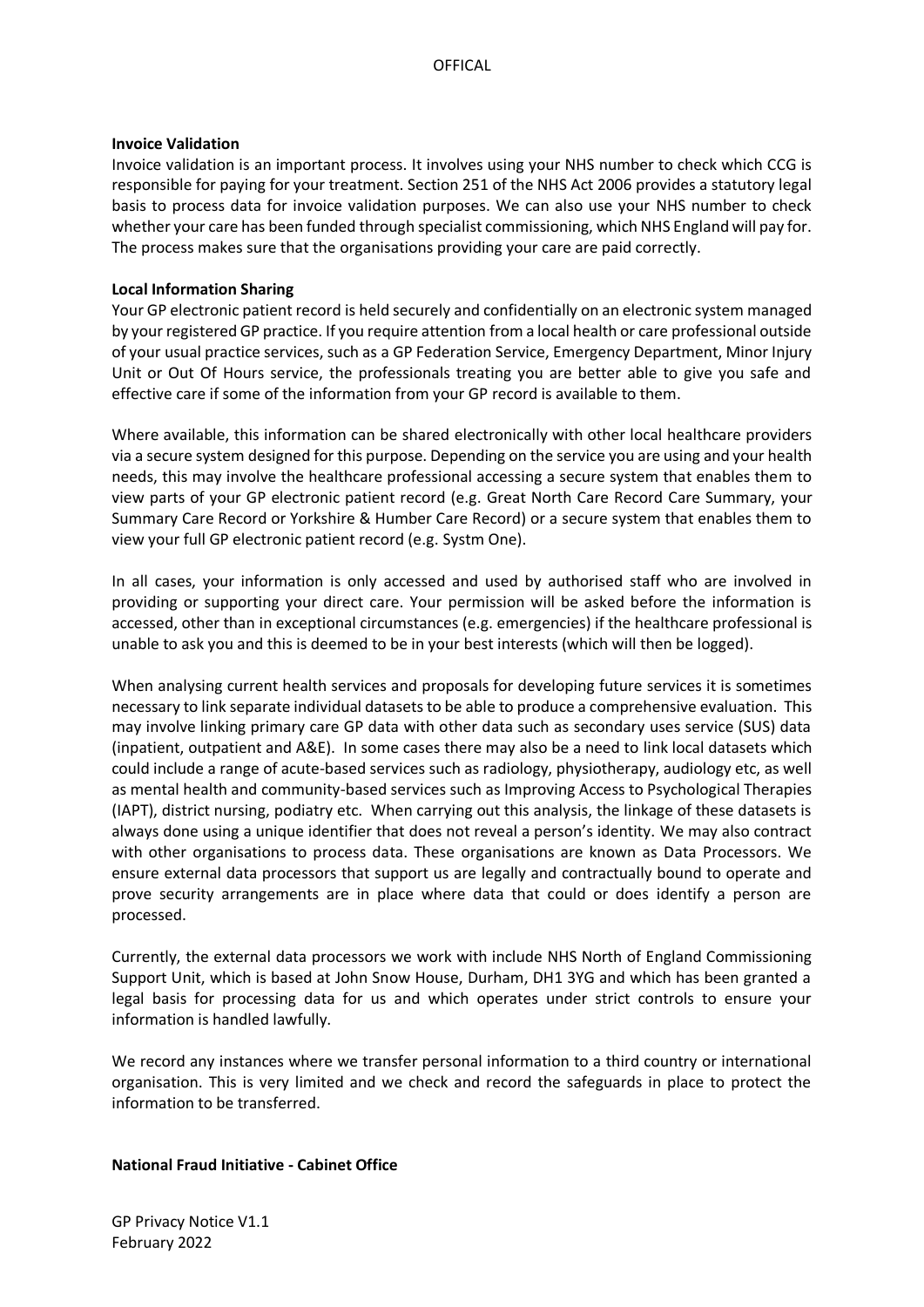The use of data by the Cabinet Office for data matching is carried out with statutory authority under Part 6 of the Local Audit and Accountability Act 2014. It does not require the consent of the individuals concerned under the Data Protection Act 2018. Data matching by the Cabinet Office is subject to a Code of Practice. For further information see:

[https://www.gov.uk/government/publications/code-of-data-matching-practice-for-national-fraud](https://www.gov.uk/government/publications/code-of-data-matching-practice-for-national-fraud-initiative)[initiative](https://www.gov.uk/government/publications/code-of-data-matching-practice-for-national-fraud-initiative)

### **National Registries**

National Registries (such as the Learning Disabilities Register) have statutory permission under Section 251 of the NHS Act 2006, to collect and hold service user identifiable information without the need to seek informed consent from each individual service user.

#### **Risk Stratification**

'Risk stratification for case finding' is a process for identifying and managing patients who have or may be at-risk of health conditions (such as diabetes) or who are most likely to need healthcare services (such as people with frailty). Risk stratification tools used in the NHS help determine a person's risk of suffering a particular condition and enable us to focus on preventing ill health before it develops. Information about you is collected from a number of sources including NHS Trusts, GP Federations and your GP Practice. A risk score is then arrived at through an analysis of your de-identified information. This can help us identify and offer you additional services to improve your health.

Risk-stratification data may also be used to improve local services and commission new services, where there is an identified need. In this area, risk stratification may be commissioned by the NHS Vale of York Clinical Commissioning Group. Section 251 of the NHS Act 2006 provides a statutory legal basis to process data for risk stratification purposes. Further information about risk stratification is available from: [https://www.england.nhs.uk/ourwork/tsd/ig/risk-stratification /](https://www.england.nhs.uk/ourwork/tsd/ig/risk-stratification%20/)

If you do not wish information about you to be included in any risk stratification programmes, please let us know. Please be aware that this may limit the ability of healthcare professionals to identify if you have or are at risk of developing certain serious health conditions.

## **Safeguarding**

To ensure that adult and children's safeguarding matters are managed appropriately, access to identifiable information will be shared in some limited circumstances where it's legally required for the safety of the individuals concerned.

## **Summary Care Record (SCR)**

The NHS in England uses a national electronic record called the Summary Care Record (SCR) to support patient care. It contains key information from your GP record. Your SCR provides authorised healthcare staff with faster, secure access to essential information about you in an emergency or when you need unplanned care, where such information would otherwise be unavailable.

Summary Care Records are there to improve the safety and quality of your care. SCR core information comprises your allergies, adverse reactions and medications. An SCR with additional information can also include reason for medication, vaccinations, significant diagnoses / problems, significant procedures, anticipatory care information and end of life care information. Additional information can only be added to your SCR with your agreement.

Please be aware that if you choose to opt-out of SCR, NHS healthcare staff caring for you outside of this surgery may not be aware of your current medications, allergies you suffer from and any bad reactions to medicines you have had, in order to treat you safely in an emergency. Your records will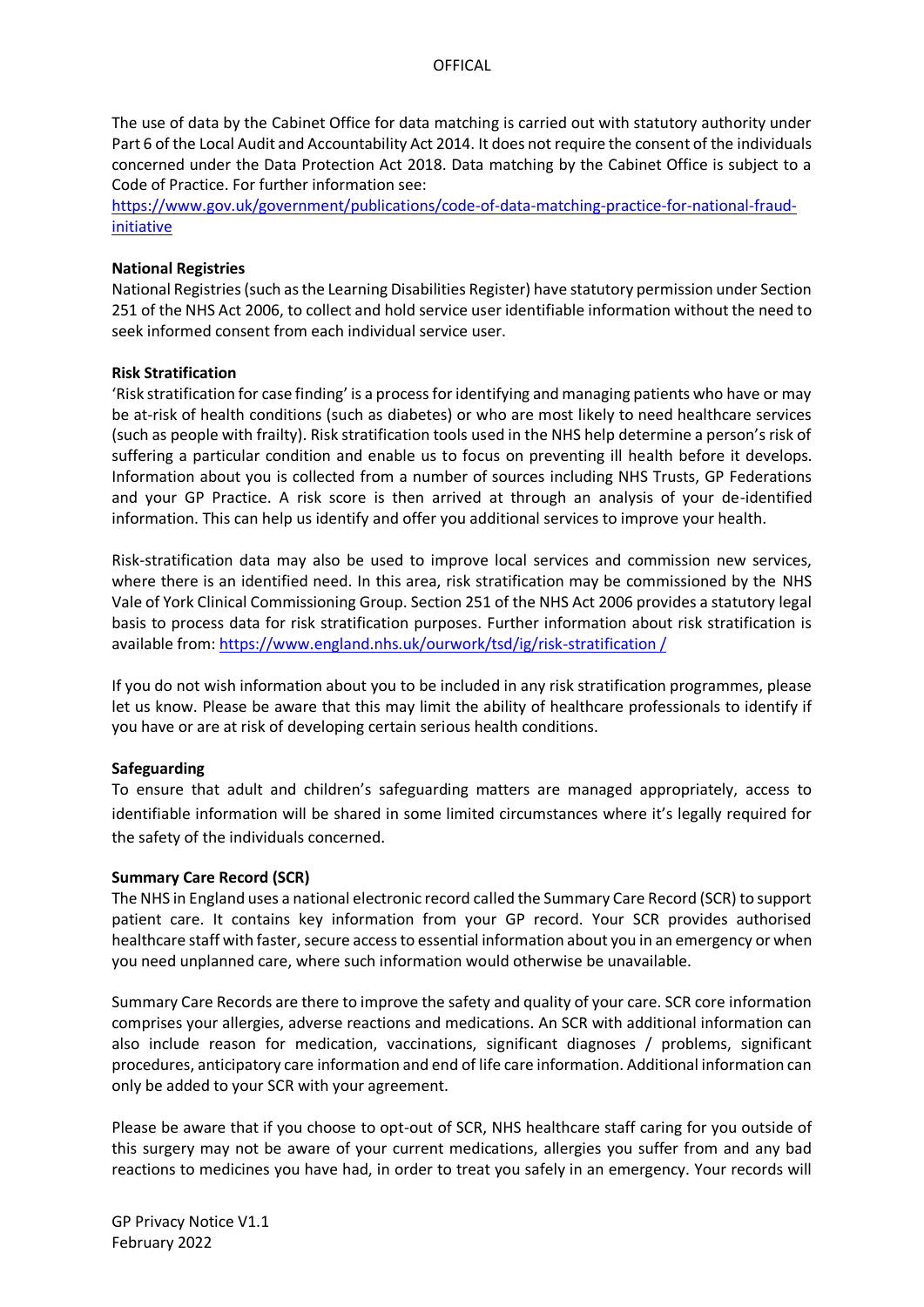stay as they are now with information being shared by letter, email, fax or phone. If you wish to optout of having an SCR please return a completed opt-out form to the practice.

## **The Yorkshire & Humber Care Record**

The Yorkshire & Humber Care Record is a shared system that allows Healthcare staff within the Humber, Coast and Vale Health and Social Care community to appropriately access the most up-todate and correct information about patients, to deliver the best possible care.

The Yorkshire & Humber Care Record Guarantee is our commitment that we will use records about you in ways that respect your rights and promote your health and wellbeing.

If you would like any further information, or would like to discuss this further, please use the contact details at the top of the page.

#### **Call Recording**

The surgery can record telephone calls to protect patients and staff and other health workers. Patients are protected by our having a record of our conversations with you, staff and other health workers are protected from potential abuse. The surgery does not record all calls but if a decision is made in the future to record all calls, then patients will be informed. We also occasionally use recordings for staff training and quality control.

We will make this clear to you when you contact us by telephone. Calls that contain only administrative information, such as enquiries about appointments, are only retained for 4 weeks and are then will be routinely deleted. Calls, or transcripts of calls, audio or audio-visual recordings or elements of the discussion you have with the clinicians that contain clinical information may be retained for longer periods but only as long as necessary e.g., if a complaint is made, they will be deleted once there is resolution.

The recordings are stored on the surgery telephone system and are protected through the companies GDPR Policy. These recordings will not usually be shared outside the practice. If we hold recordings that have not been deleted, you can ask for copies by using the contact details at the top of this document.

### **Supporting Medicines Management**

Some North East CCGs operate pharmacist prescribing advice services to support local GP practices with prescribing queries, which may require identifiable information to be shared. Pharmacists and pharmacy technicians work with your usual GP to provide advice on medicines, prescription ordering processes, prescribing queries, and review prescribing of medicines to ensure that it is appropriate for your individual needs, safe and cost-effective. Where specialist prescribing support is required, the CCG medicines management team may discuss product choice with your GP and your nominated community pharmacist to ensure evidence based cost effective choices are made to support your care.

#### **Supporting Locally Commissioned Services**

CCGs support GP practices by auditing anonymised data to monitor locally commissioned services, measure prevalence and support data quality. The data does not include identifiable information and is used to support patient care and ensure providers are correctly paid for the services they provide.

#### **Data Retention**

We manage patient records in line with the Records Management NHS Code of Practice 2021 <https://www.nhsx.nhs.uk/information-governance/guidance/records-management-code/> which sets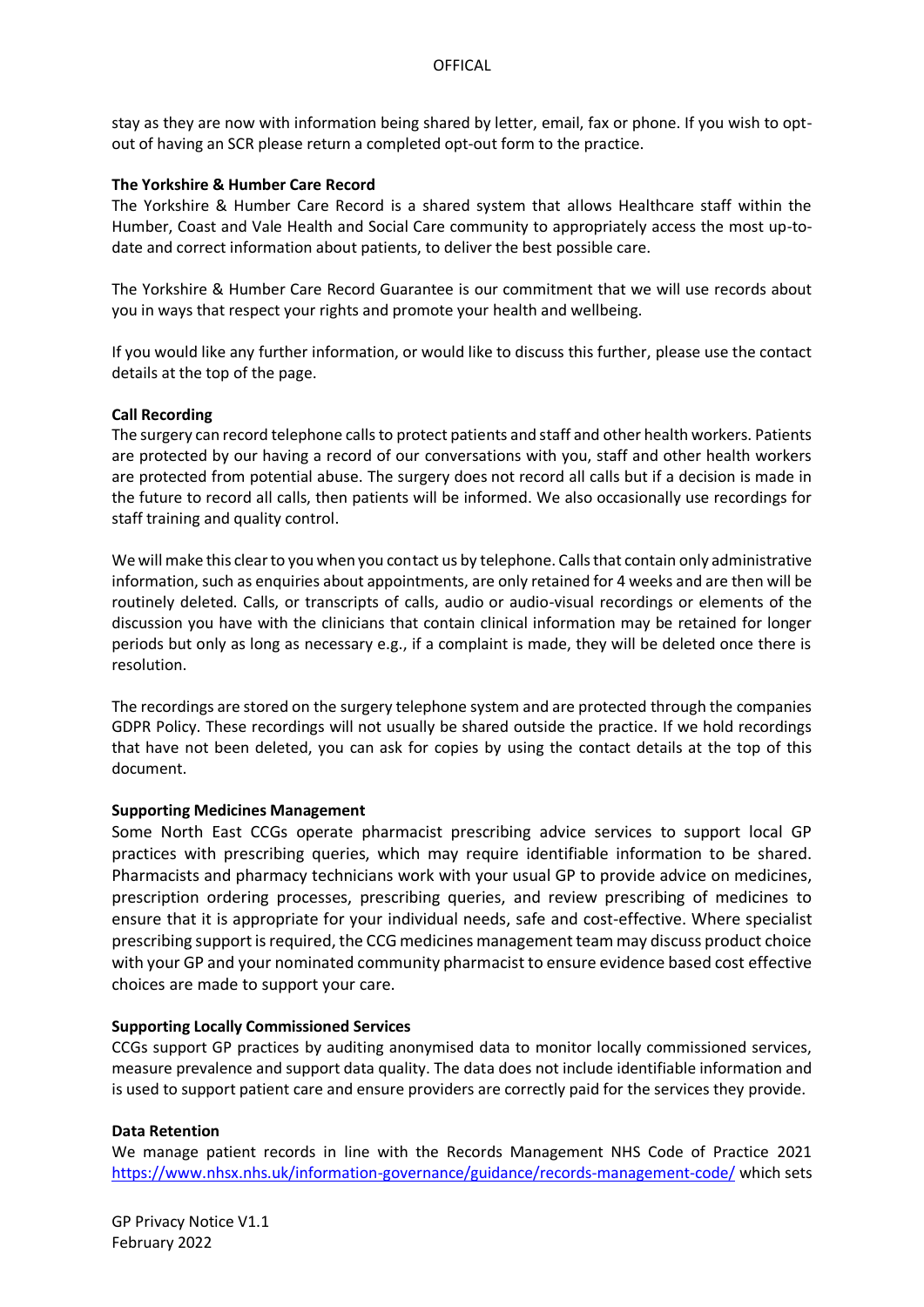## **OFFICAL**

the required standards of practice in the management of records for those who work within or under contract to NHS organisations in England, based on current legal requirements and professional best practice.

## **Who are our partner organisations?**

We may also have to share your information, subject to strict agreements on how it will be used, with the following organisations:

- NHS Trusts
- Specialist Trusts
- GP Federations
- Independent Contractors such as dentists, opticians, pharmacists
- Private Sector Providers
- Voluntary Sector Providers
- Ambulance Trusts
- Clinical Commissioning Groups
- Social Care Services
- Local Authorities
- **Education Services**
- Fire and Rescue Services
- Police
- Other 'data processors'

We will never share your information outside of health partner organisations without your explicit consent unless there are exceptional circumstances such as when the health or safety of others is at risk, where the law requires it or to carry out a statutory function.

Within the health partner organisations and in relation to the above mentioned themes we will assume you are happy to for your information to be shared unless you choose to opt-out (see below). This means you will need to express an explicit wish to not have your information shared with the other organisations; otherwise it will be automatically shared. We are required by law to report certain information to the appropriate authorities. This is only provided after formal permission has been given by a qualified health professional. There are occasions when we must pass on information, such as notification of new births, where we encounter infectious diseases which may endanger the safety of others, such as meningitis or measles (but not HIV/AIDS), and where a formal court order has been issued. Our guiding principle is that we are holding your records in strictest confidence.

# **Your Rights**

## **Your right to withdraw consent for us to share your personal information**

The national data opt-out allows people to opt out of their confidential patient information being used for research and planning. It was introduced on 25 May 2018, providing a facility for individuals to optout from the use of their data for research or planning purposes. The national data opt-out replaces the previous 'type 2' opt-out, which required NHS Digital not to share a patient's confidential patient information for purposes beyond their individual care. Any patient that had a type 2 opt-out has had it automatically converted to a national data opt-out from 25 May 2018 and has received a letter giving them more information and a leaflet explaining the new national data opt-out. If a patient wants to change their choice, they can use the new service to do this. You can find out more from the practice or by clicking here<https://www.nhs.uk/your-nhs-data-matters/>

## **Your right to opt out**

The national data opt-out allows people to opt out of their confidential patient information being used for research and planning. It was introduced on 25 May 2018, providing a facility for individuals to opt-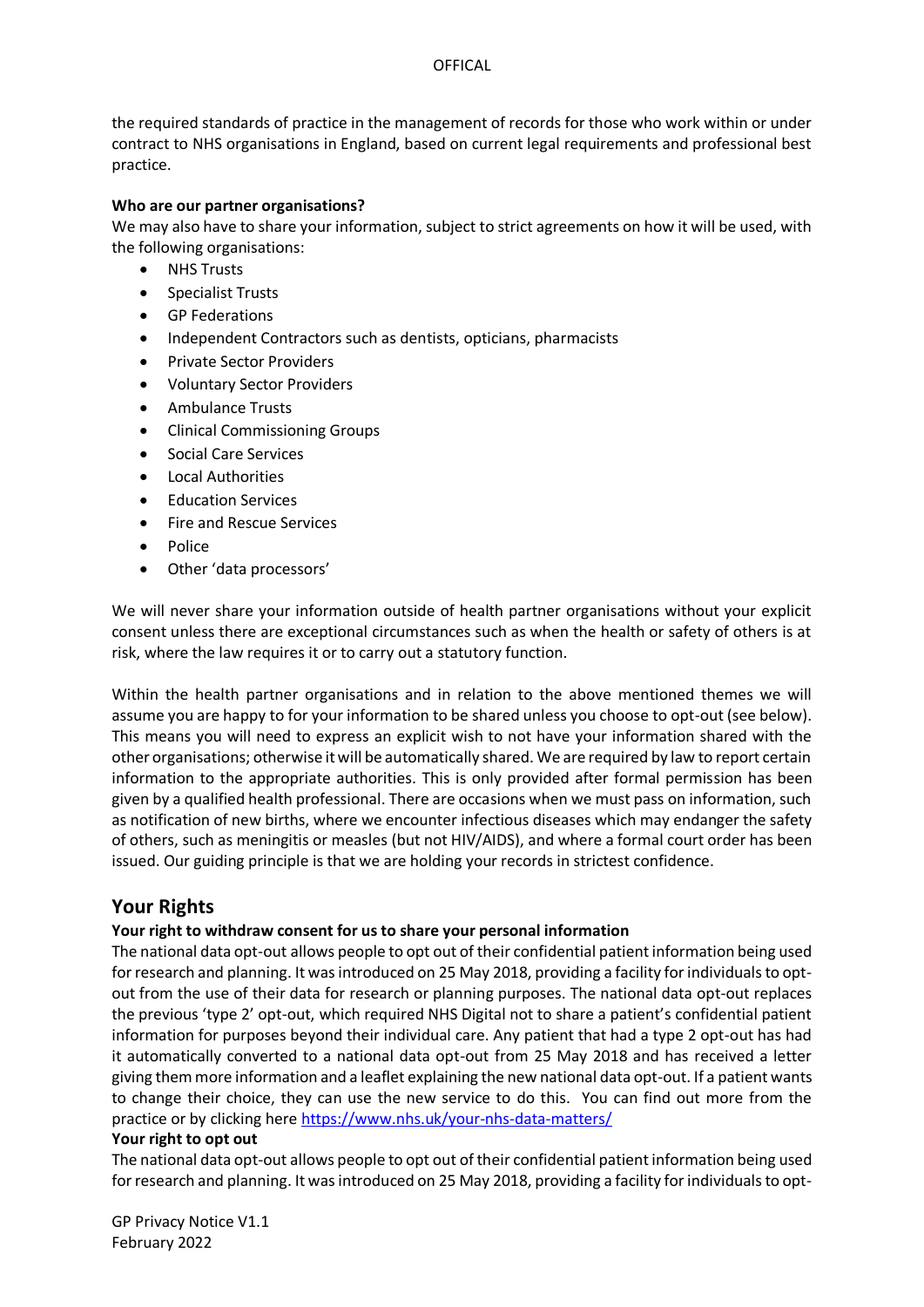out from the use of their data for research or planning purposes. The national data opt-out replaces the previous 'type 2' opt-out, which required NHS Digital not to share a patient's confidential patient information for purposes beyond their individual care. Any patient that had a type 2 opt-out has had it automatically converted to a national data opt-out from 25 May 2018 and has received a letter giving them more information and a leaflet explaining the new national data opt-out. If a patient wants to change their choice, they can use the new service to do this. You can find out more from by clicking [here](https://www.nhs.uk/your-nhs-data-matters/) <https://www.nhs.uk/your-nhs-data-matters/>

### **Patients who have a type 1 opt-out**

Some patients will have a type 1 opt-out registered with the practice, You can tell the practice if you do not want your confidential patient information held in your GP medical record to be used for purposes other than your individual care. This is commonly called a type 1 opt-out. This opt-out request can only be recorded by your GP practice.

If your wishes cannot be followed, you will be told the reasons (including the legal basis) for that decision. There are certain circumstances where a person is unable to opt out but these are only where the law permits this such as in adult or children's safeguarding situations.

You have a right in law to refuse or withdraw previously granted consent to the use of your personal information. There are possible consequences of not sharing such as the effect this may have on your care and treatment but these will be explained to you to help with making your decision.

If you wish to exercise your right to opt-out, or to speak to somebody to understand what impact this may have, if any, please contact us using the usual practice contact details.

You can find out more by clicking [here](https://www.nhs.uk/using-the-nhs/about-the-nhs/opt-out-of-sharing-your-health-records/) [https://www.nhs.uk/using-the-nhs/about-the-nhs/opt-out-of](https://www.nhs.uk/using-the-nhs/about-the-nhs/opt-out-of-sharing-your-health-records/)[sharing-your-health-records/](https://www.nhs.uk/using-the-nhs/about-the-nhs/opt-out-of-sharing-your-health-records/)

## **Right of Access to Your Personal Information**

We will tell you if we use your personal information, what that information is and why we use it. We will also tell you where we obtained the information from and with whom we share your information. Under this right we have to tell you how long we intend to keep your information for.

You are entitled to obtain a copy of the personal information held about you by the practice. You can view this or request copies of the records by making a **[subject access request.](https://ico.org.uk/for-the-public/personal-information/)** Any request to access or obtain a copy of this information will be considered in line with the data protection legislation. This is generally free of charge unless your request is very complicated and/or unreasonably excessive; if you require further copies of information already provided to you we may charge a reasonable administrative fee. If you want to access your data you can contact us using the contact details at the top of this notice. Under special circumstances, some information may be withheld.

#### **Right to Rectification**

This right allows you to ask for any information you believe to be inaccurate or incomplete to be corrected and completed. We are allowed one month from the date of your request in which to perform any such corrections or add supplementary statements. We will communicate any rectification of information to anyone to whom it has been disclosed unless this is not possible or involves disproportionate effort. We will tell you who those recipients are if you ask us.

## **Right to Erasure**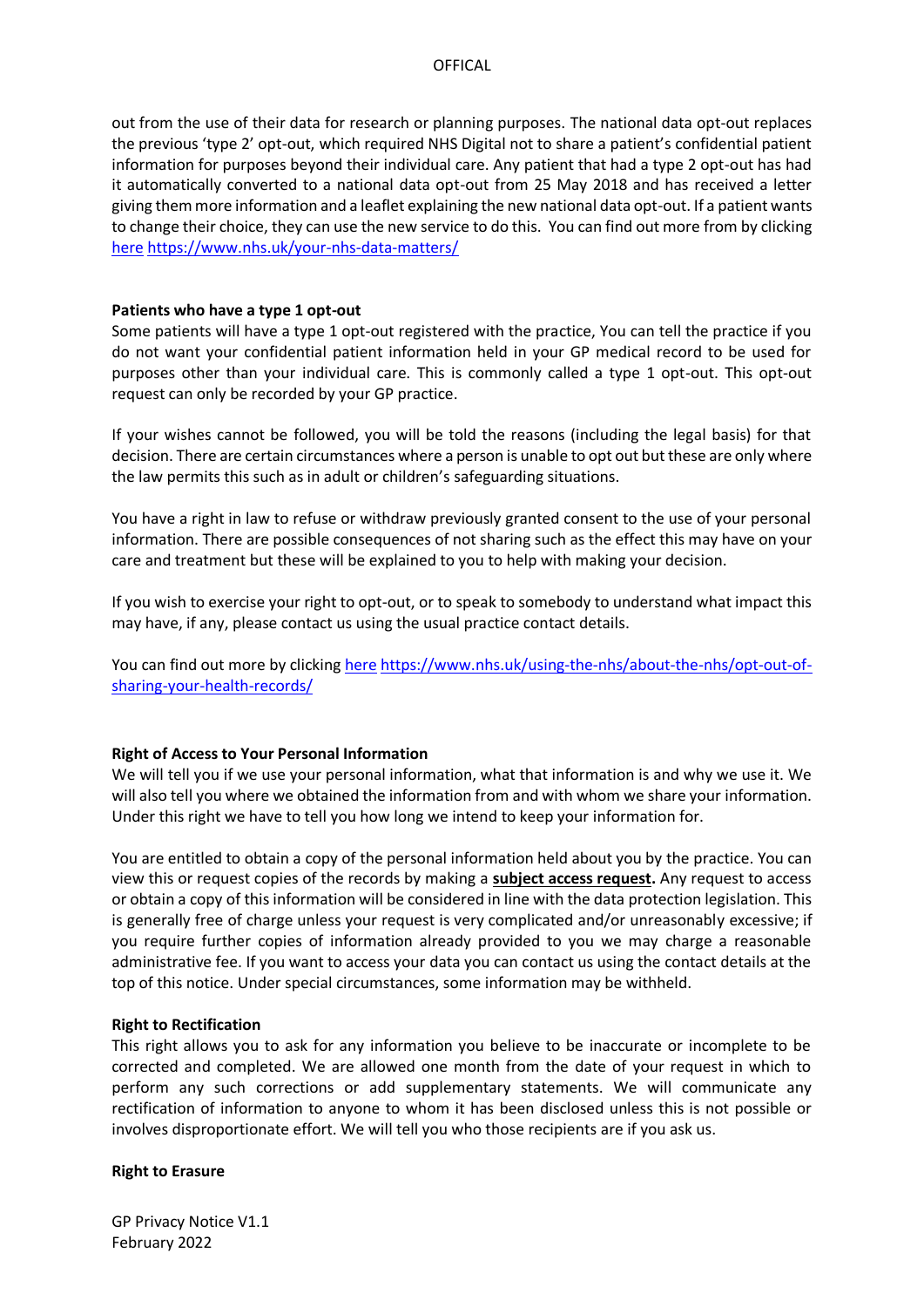This right is also commonly referred to as the 'right to be forgotten'. You can request that your information be erased, subject to certain exemptions, if it is no longer needed by us for the original purpose we said we would use it for or if you decide to withdraw your consent or if you object to the use of your information. If it transpires that the information was unlawfully used or is found to infringe the law you can ask for it to be erased. We will erase your information if we have a legal obligation to do so. We will communicate any erasure of information to anyone to whom it has been disclosed unless this is not possible or involves disproportionate effort. We will tell you who those recipients are if you ask us.

### **Right to Restriction of Processing**

Restriction means marking information with the aim of limiting its processing in the future. Under this right you can request we restrict information processing for a period of time if you think the information is inaccurate, while we check its accuracy. If the information is found to have been used unlawfully you can ask for it to be restricted instead of being erased. If we no longer need to keep the information but you need us to keep it in connection with a legal claim you are involved with you can ask us to restrict it. You can also ask us to restrict processing if you have previously objected to us processing it whilst we check whether our legitimate reasons for processing it outweigh your right. Once processing has been restricted we can start to use the information again only if you have consented to this or where it is in connection with a legal claim or if it is to protect the rights of another person or there is a strong public interest. We will tell you before any restriction we have put in place is lifted. We will communicate any restriction of processing to anyone to whom it has been disclosed unless this is not possible or involves disproportionate effort. We will tell you who those recipients are if you ask us.

#### **Right to Data Portability**

The purpose of this right is to give a person more control over their personal information. Data Portability means you have the right to receive a copy of personal information which you have given us in a structured, commonly-used, machine-readable format and to have it transferred directly to another 'controller' where technically possible. This right only applies to information which is processed by automated means and where you have given consent to the processing or where processing is necessary for the performance of a contract. It does not apply if the processing is needed to comply with a legal obligation, our official duties or is for a task carried out in the public interest. It is therefore unlikely to apply to any of the processing carried out by the practice.

## **Right to Object**

You can object to the processing of your personal information if the processing activity is necessary for the performance of a task carried out in connection with our lawful, official duties or those of a third party, or a task carried out in the public interest. We could refuse to comply with a request only where we could show that there was an overriding legal reason or if we need to process the information in relation to a legal claim.

You also have a separate right to object to processing if it is for direct marketing purposes. We do not use your information in this way but if we did we would tell you about it. This right also includes a specific right to object to research uses except where this is done in the public interest.

#### **Automated Decision-Making, Including Profiling**

Profiling means any form of automated processing (i.e. processed by a computer and not a human being) of personal information used to analyse, evaluate or predict things about someone; this can include things like someone's health, personal preferences, interests, economic situation, reliability, performance at work behaviour, location or movements.